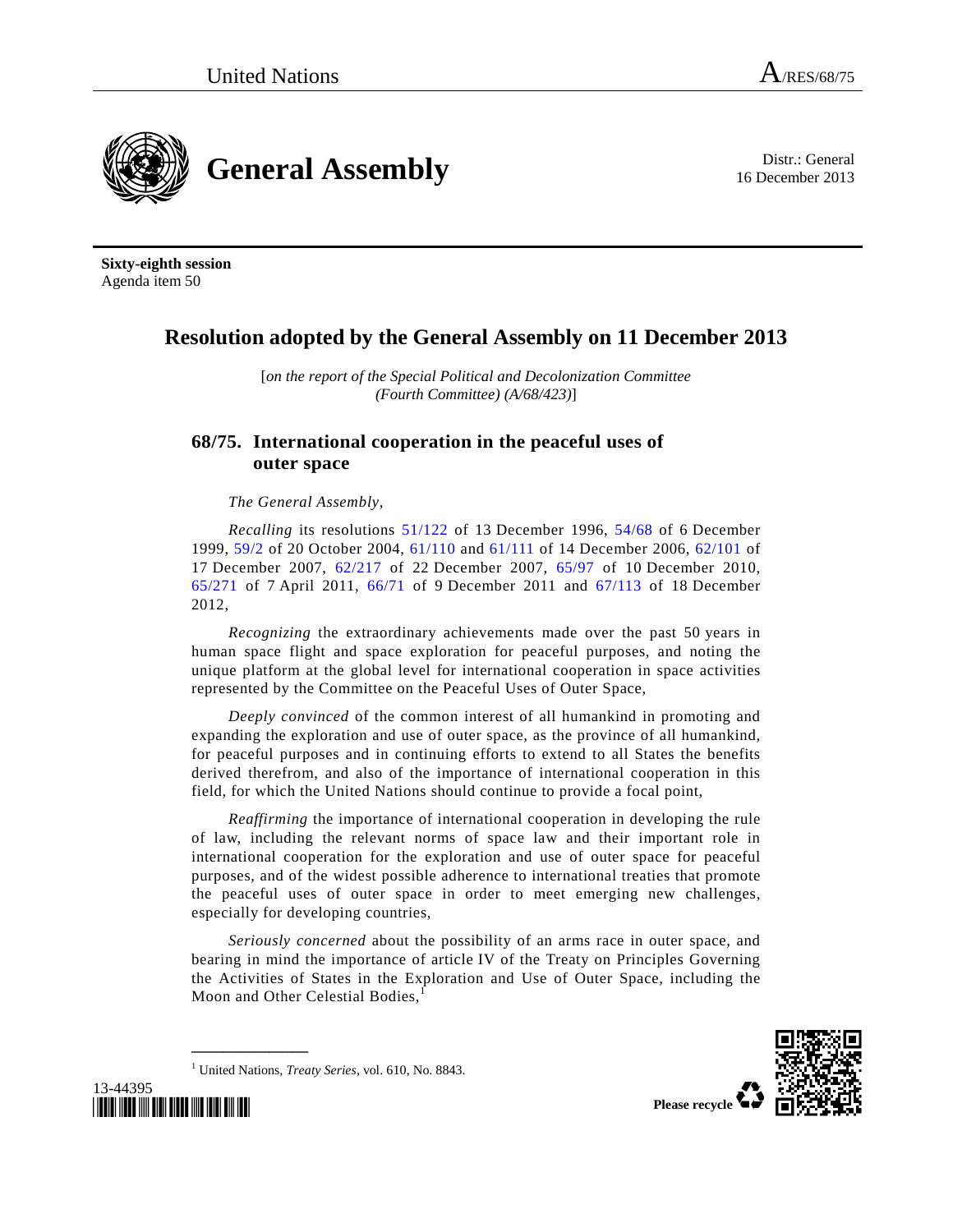*Recognizing* that all States, in particular those with major space capabilities, should contribute actively to the goal of preventing an arms race in outer space as an essential condition for the promotion and strengthening of international cooperation in the exploration and use of outer space for peaceful purposes,

*Deeply concerned* about the fragility of the space environment and the challenges to the long-term sustainability of outer space activities, in particular the impact of space debris which is an issue of concern to all nations,

*Noting* the progress achieved in the further development of peaceful space exploration and applications as well as in various national and cooperative space projects, which contributes to international cooperation, and the importance of further developing the legal framework to strengthen international cooperation in this field,

*Convinced* of the need to promote the use of space technology towards implementing the United Nations Millennium Declaration<sup>2</sup> and contributing to the post-2015 development agenda process,

*Seriously concerned* about the devastating impact of disasters,<sup>3</sup>

*Desirous* of enhancing international coordination and cooperation at the global level in disaster management and emergency response through greater access to and use of space-based services for all countries and facilitating capacity-building and institutional strengthening for disaster management, in particular in developing countries,

*Deeply convinced* that the use of space science and technology and their applications and geospatial information in areas such as tele-health, tele-education, disaster management, environmental protection and other Earth observation applications contribute to achieving the objectives of the global conferences of the United Nations that address various aspects of economic, social and cultural development, particularly poverty eradication,

*Welcoming*, in that regard, the fact that the United Nations Conference on Sustainable Development, held in Rio de Janeiro, Brazil, from 20 to 22 June 2012, recognized the important role that space science and technology play in promoting sustainable development,<sup>4</sup>

*Having considered* the report of the Committee on the Peaceful Uses of Outer Space on the work of its fifty-sixth session,<sup>5</sup>

 1. *Endorses* the report of the Committee on the Peaceful Uses of Outer Space on the work of its fifty-sixth session;<sup>5</sup>

 2. *Agrees* that the Committee, at its fifty-seventh session, should consider the substantive items recommended at its fifty-sixth session,<sup>6</sup> taking into account the concerns of all countries, in particular those of developing countries;

 $2$  Resolution 55/2.

<sup>&</sup>lt;sup>3</sup> The term "disasters" refers to natural or technological disasters.

<sup>4</sup> Resolution 66/288, annex, para. 274.

<sup>5</sup> *Official Records of the General Assembly, Sixty-eighth Session, Supplement No. 20* (A/68/20).

<sup>6</sup> Ibid., para. 352.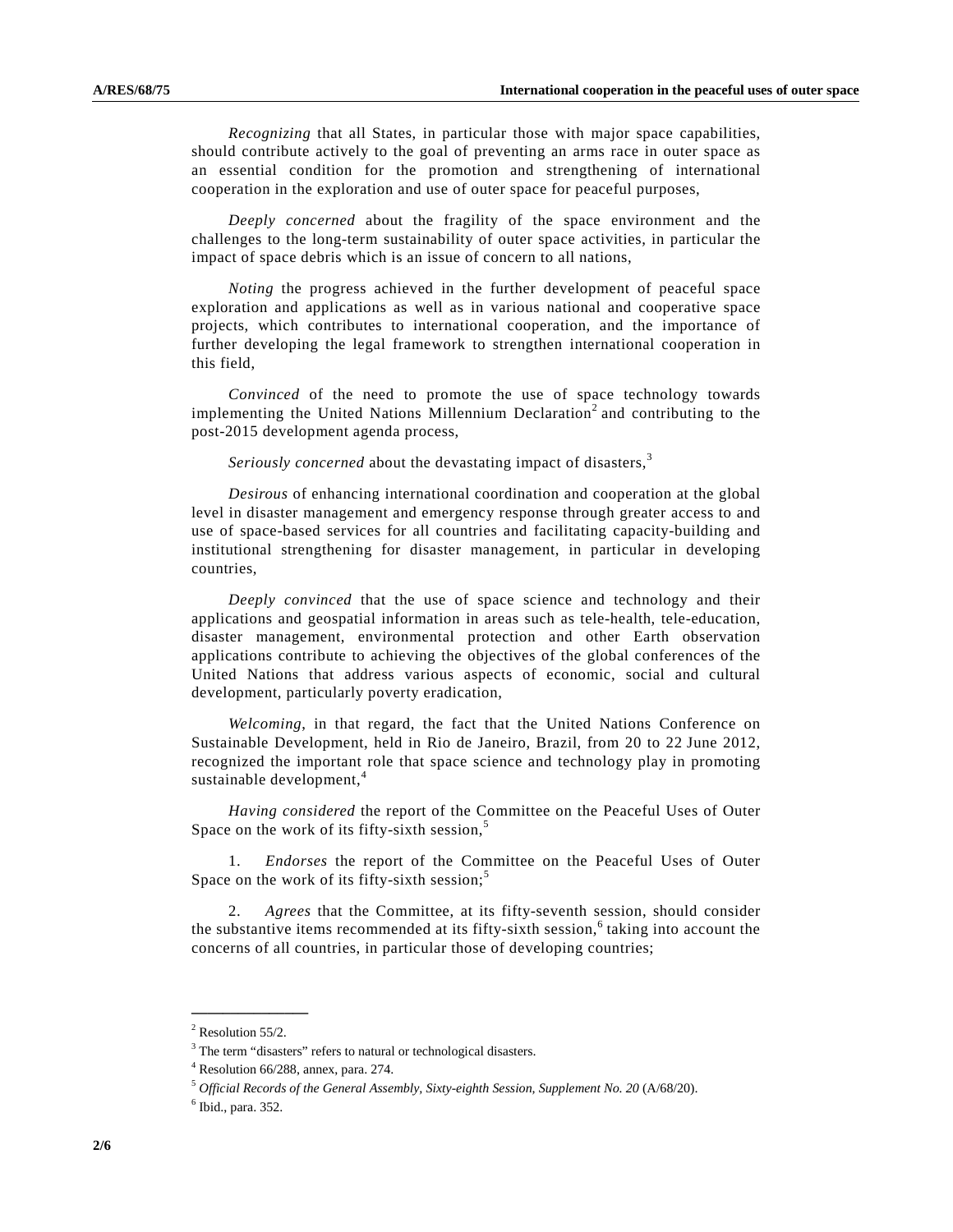3. *Notes* that, at its fifty-second session, the Legal Subcommittee of the Committee continued its work,  $7$  as mandated by the General Assembly in its resolution 67/113;

 4. *Agrees* that the Legal Subcommittee, at its fifty-third session, should consider the substantive items and reconvene the working groups recommended by the Committee,<sup>8</sup> taking into account the concerns of all countries, in particular those of developing countries;

 5. *Urges* States that have not yet become parties to the international treaties governing the uses of outer space<sup>9</sup> to give consideration to ratifying or acceding to those treaties in accordance with their national law, as well as incorporating them into their national legislation;

 6. *Notes* that, at its fiftieth session, the Scientific and Technical Subcommittee of the Committee continued its work,<sup>10</sup> as mandated by the General Assembly in its resolution 67/113;

 7. *Agrees* that the Scientific and Technical Subcommittee, at its fifty-first session, should consider the substantive items and reconvene the working groups recommended by the Committee, $^{11}$  taking into account the concerns of all countries, in particular those of developing countries;

 8. *Welcomes with satisfaction* the recommendations for an international response to the near-Earth object impact threat, endorsed by the Scientific and Technical Subcommittee at its fiftieth session and by the Committee at its fifty-sixth session; $^{12}$ 

 9. *Notes with appreciation* that some States are already implementing space debris mitigation measures on a voluntary basis, through national mechanisms and consistent with the Space Debris Mitigation Guidelines of the Inter-Agency Space Debris Coordination Committee and with the Space Debris Mitigation Guidelines of the Committee on the Peaceful Uses of Outer Space,<sup>13</sup> endorsed by the General Assembly in its resolution 62/217;

 10. *Invites* other States to implement, through relevant national mechanisms, the Space Debris Mitigation Guidelines of the Committee on the Peaceful Uses of Outer Space;

 $<sup>7</sup>$  Ibid., chap. II.C; and A/AC.105/1045.</sup>

<sup>8</sup> *Official Records of the General Assembly, Sixty-eighth Session, Supplement No. 20* (A/68/20), paras. 251–255.

<sup>9</sup> Treaty on Principles Governing the Activities of States in the Exploration and Use of Outer Space, including the Moon and Other Celestial Bodies (United Nations, *Treaty Series*, vol. 610, No. 8843); Agreement on the Rescue of Astronauts, the Return of Astronauts and the Return of Objects Launched into Outer Space (United Nations, *Treaty Series*, vol. 672, No. 9574); Convention on International Liability for Damage Caused by Space Objects (United Nations, *Treaty Series*, vol. 961, No. 13810); Convention on Registration of Objects Launched into Outer Space (United Nations, *Treaty Series*, vol. 1023, No. 15020); and Agreement Governing the Activities of States on the Moon and Other Celestial Bodies (United Nations, *Treaty Series*, vol. 1363, No. 23002).

<sup>&</sup>lt;sup>10</sup> Official Records of the General Assembly, Sixty-eighth Session, Supplement No. 20 (A/68/20), chap. II.B; and A/AC.105/1038.

<sup>&</sup>lt;sup>11</sup> Official Records of the General Assembly, Sixty-eighth Session, Supplement No. 20 (A/68/20), paras. 181–183.

<sup>12</sup> Ibid., para. 144; and A/AC.105/1038, para. 198, and annex III.

<sup>&</sup>lt;sup>13</sup> Official Records of the General Assembly, Sixty-second Session, Supplement No. 20 (A/62/20), annex.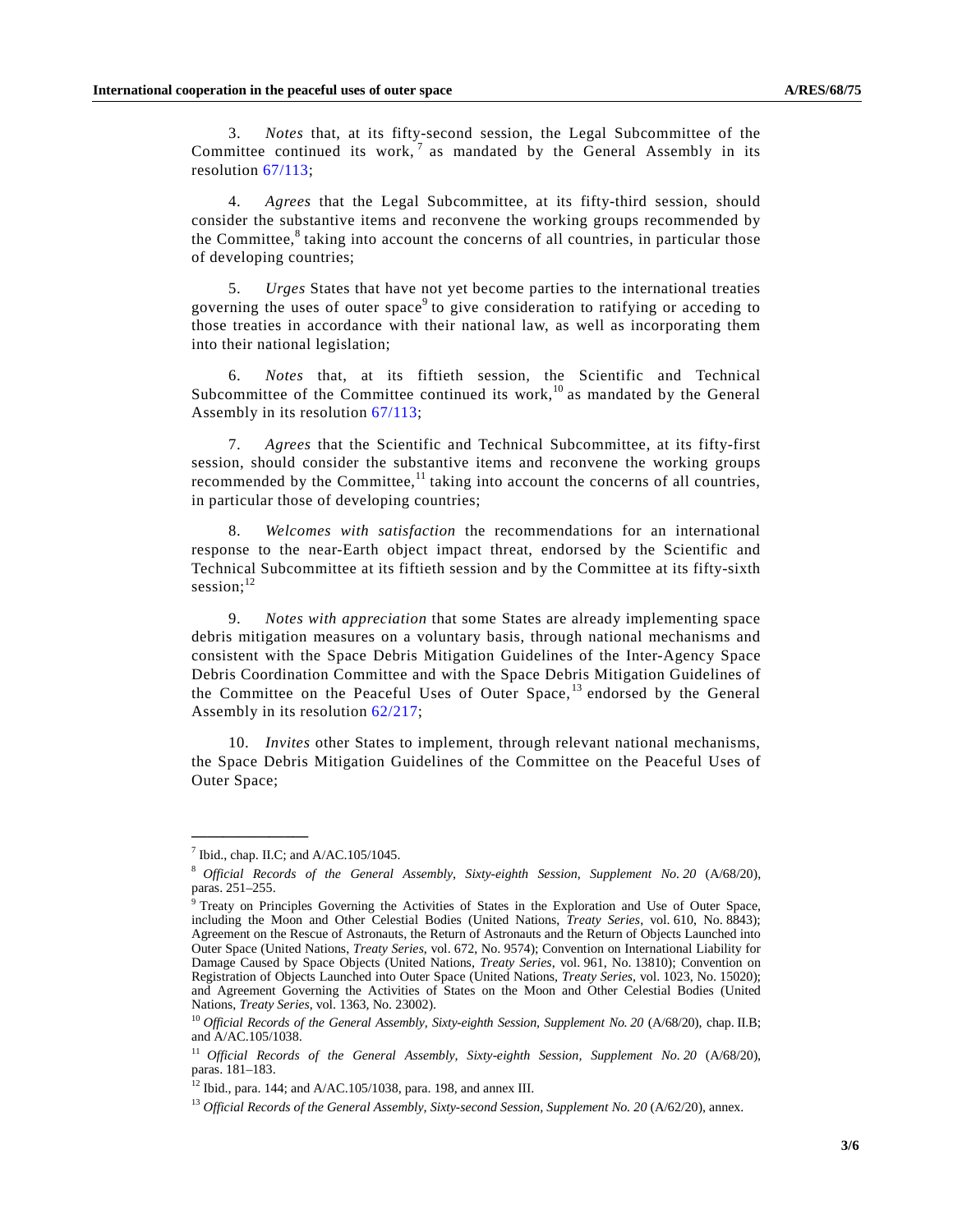11. *Considers* that it is essential that States pay more attention to the problem of collisions of space objects, including those with nuclear power sources, with space debris, and other aspects of space debris, calls for the continuation of national research on this question, for the development of improved technology for the monitoring of space debris and for the compilation and dissemination of data on space debris, also considers that, to the extent possible, information thereon should be provided to the Scientific and Technical Subcommittee, and agrees that international cooperation is needed to expand appropriate and affordable strategies to minimize the impact of space debris on future space missions;

 12. *Urges* all States, in particular those with major space capabilities, to contribute actively to the goal of preventing an arms race in outer space as an essential condition for the promotion of international cooperation in the exploration and use of outer space for peaceful purposes;

 13. *Endorses* the United Nations Programme on Space Applications for 2014, as proposed to the Committee by the Expert on Space Applications and endorsed by the Committee: $^{14}$ 

 14. *Urges* all Member States to continue to contribute to the Trust Fund in Support of the United Nations Programme on the Peaceful Uses of Outer Space in order to enhance the capacity of the Office for Outer Space Affairs of the Secretariat to provide technical and legal advisory services in its priority thematic areas;

 15. *Notes with satisfaction* the progress made within the framework of the United Nations Platform for Space-based Information for Disaster Management and Emergency Response (UN-SPIDER), and encourages Member States, on a voluntary basis, to provide the programme with the additional resources necessary to ensure that greater support may be provided to Member States by UN-SPIDER and its regional support offices;

 16. *Also notes with satisfaction* the continuous progress made by the International Committee on Global Navigation Satellite Systems towards achieving compatibility and interoperability among global and regional space-based positioning, navigation and timing systems and in the promotion of the use of global navigation satellite systems and their integration into national infrastructure, particularly in developing countries, and notes with appreciation that the International Committee held its eighth meeting in Dubai, United Arab Emirates, from 10 to 14 November 2013;

 17. *Notes with appreciation* that the regional centres for space science and technology education, affiliated to the United Nations, namely, the African regional centres for space science and technology education in the French and English languages, located in Morocco and Nigeria, respectively, the Centre for Space Science and Technology Education in Asia and the Pacific, located in India, the Regional Centre for Space Science and Technology Education for Latin America and the Caribbean, with campuses located in Brazil and Mexico, and the Centre for Space Science and Technology Education for Western Asia, located in Jordan, have continued their education programmes in 2013, encourages the regional centres to continue to promote greater participation of women in their education programmes, and agrees that the regional centres should continue to report to the Committee on the Peaceful Uses of Outer Space on their activities;

<sup>&</sup>lt;sup>14</sup> Ibid., *Sixty-eighth Session, Supplement No. 20* (A/68/20), para. 66; and A/AC.105/1031.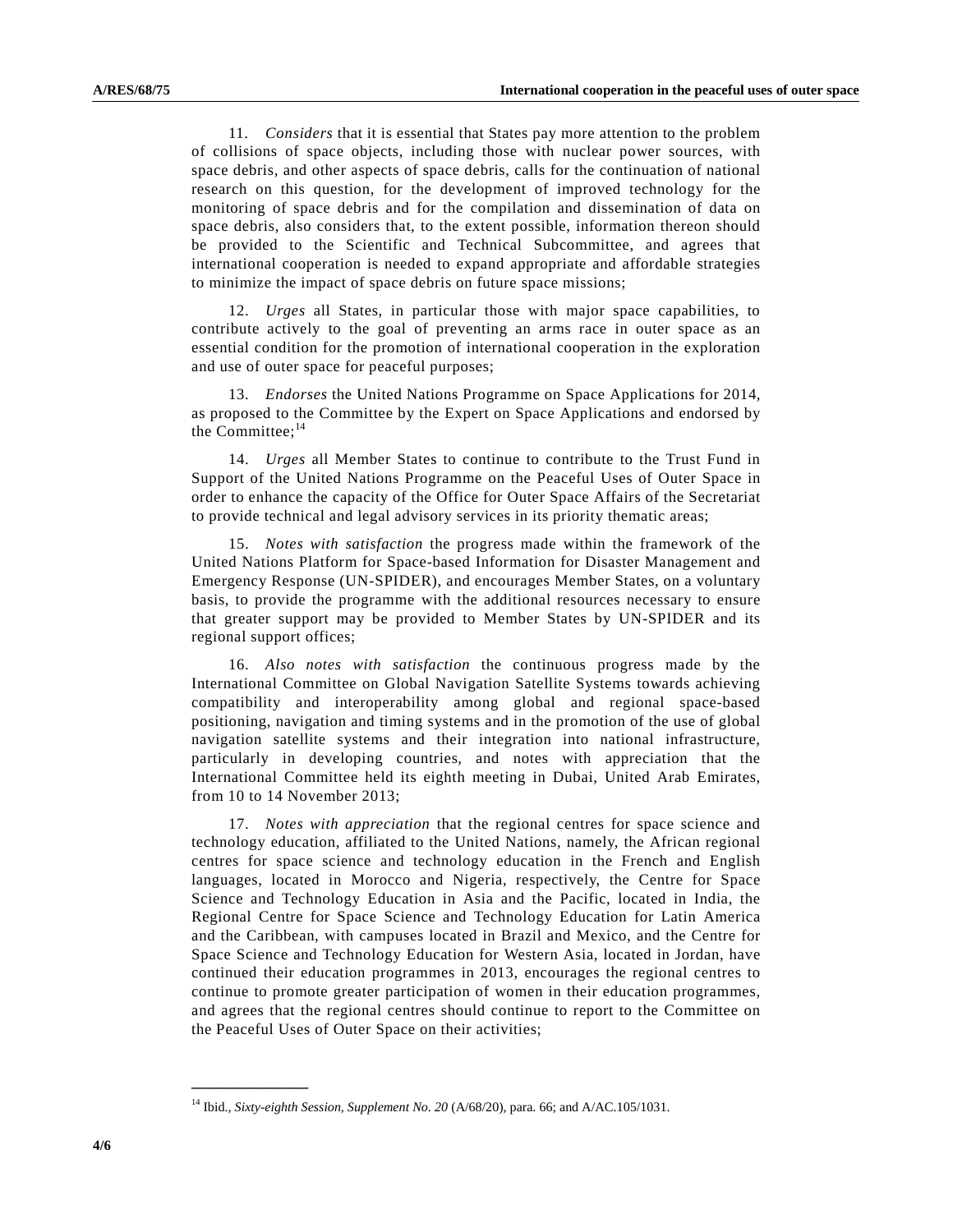**\_\_\_\_\_\_\_\_\_\_\_\_\_\_\_** 

 18. *Notes with satisfaction* the progress on the establishment of a new regional centre for space science and technology education in Asia and the Pacific located at Beihang University in Beijing, as proposed by the Government of China, in particular the positive conclusion of an evaluation mission to Beihang University facilitated by the Office for Outer Space Affairs in September 2013;

 19. *Emphasizes* that regional and interregional cooperation in the field of space activities is essential to strengthen the peaceful uses of outer space, assist States in the development of their space capabilities and contribute to the achievement of the goals of the United Nations Millennium Declaration, $2$  to that end requests relevant regional organizations to offer the assistance necessary so that countries can carry out the recommendations of regional conferences, and in that regard notes the importance of the equal participation of women in all fields of science and technology;

 20. *Recognizes*, in that regard, the important role played by conferences and other mechanisms in strengthening regional and international cooperation among States, such as the African Leadership Conference on Space Science and Technology for Sustainable Development, the Asia-Pacific Regional Space Agency Forum, the Asia-Pacific Space Cooperation Organization and the Space Conference of the Americas;

 21. *Requests* the Committee to continue to consider, as a matter of priority, ways and means of maintaining outer space for peaceful purposes and to report thereon to the General Assembly at its sixty-ninth session, and agrees that during its consideration of the matter the Committee could continue to consider ways to promote regional and interregional cooperation and the role that space technology could play in the implementation of recommendations of the United Nations Conference on Sustainable Development;

 22. *Emphasizes* the need to increase the benefits of space technology and its applications and to contribute to an orderly growth of space activities favourable to sustained economic growth and sustainable development in all countries, including building resilience to reduce the consequences of disasters, in particular in developing countries;

 23. *Reiterates* that the benefits of space technology and its applications should continue to be brought to the attention, in particular, of the major United Nations conferences and summits for economic, social and cultural development and related fields and that the use of space technology should be promoted in efforts towards achieving the objectives of those conferences and summits, including implementing the Millennium Declaration and contributing to the post-2015 development agenda process;

 24. *Welcomes* the increased efforts to strengthen further the Inter-Agency Meeting on Outer Space Activities, and recommends that the abbreviation "UN-Space" be used to refer to the Inter-Agency Meeting to increase its visibility and to further strengthen the role of that inter-agency mechanism, as agreed by the  $Committee: <sup>15</sup>$ 

 25. *Urges* entities of the United Nations system, particularly those participating in the Inter-Agency Meeting, to continue to examine, in cooperation with the Committee, how space science and technology and their applications could

<sup>15</sup> *Official Records of the General Assembly, Sixty-eighth Session, Supplement No. 20* (A/68/20), para. 317.